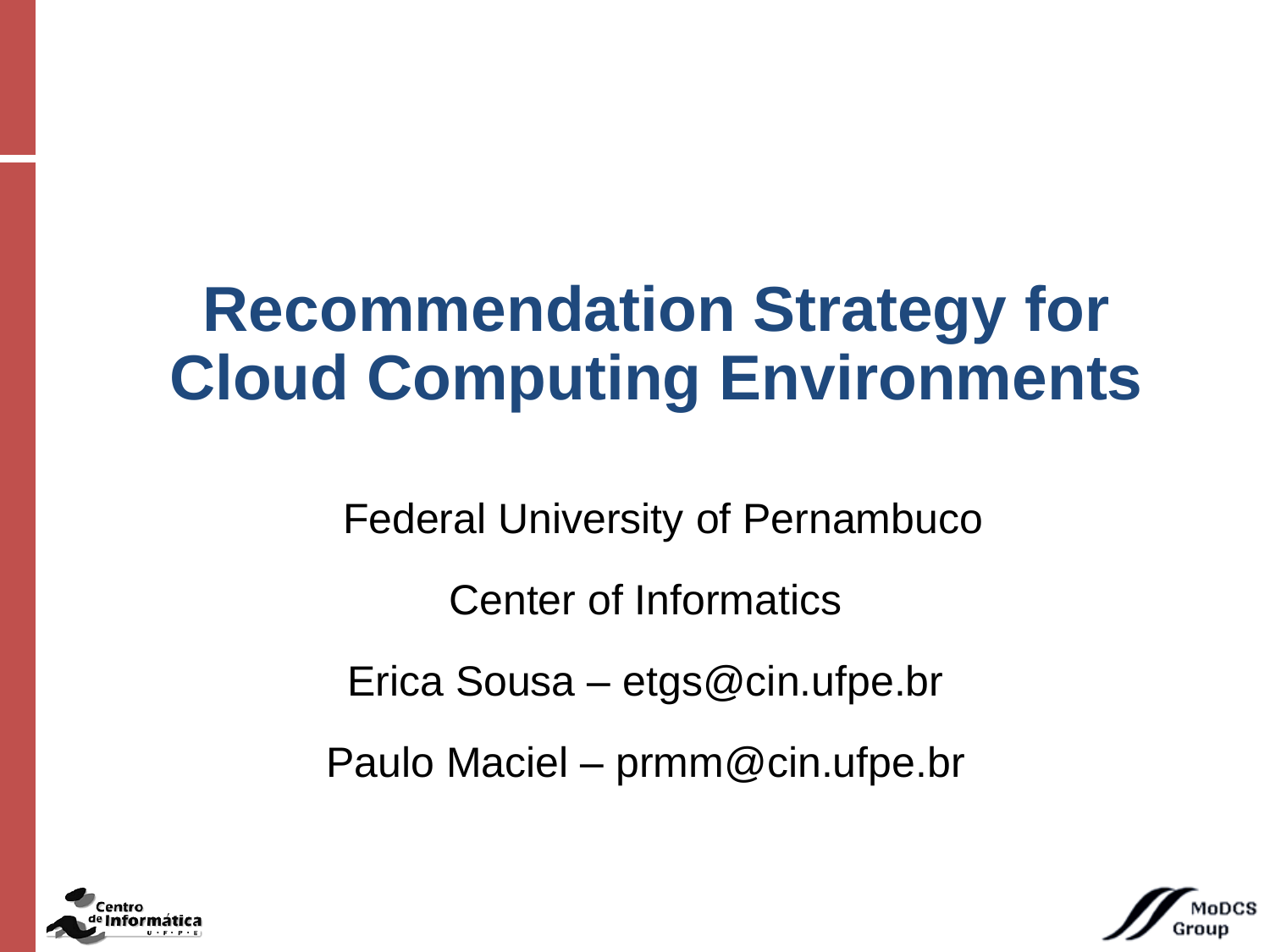# Agenda

- Introduction
- Main Aims
- System Architecture
	- − Portal Editor
	- − Model Generator
- Scenario
- Results
- Conclusions



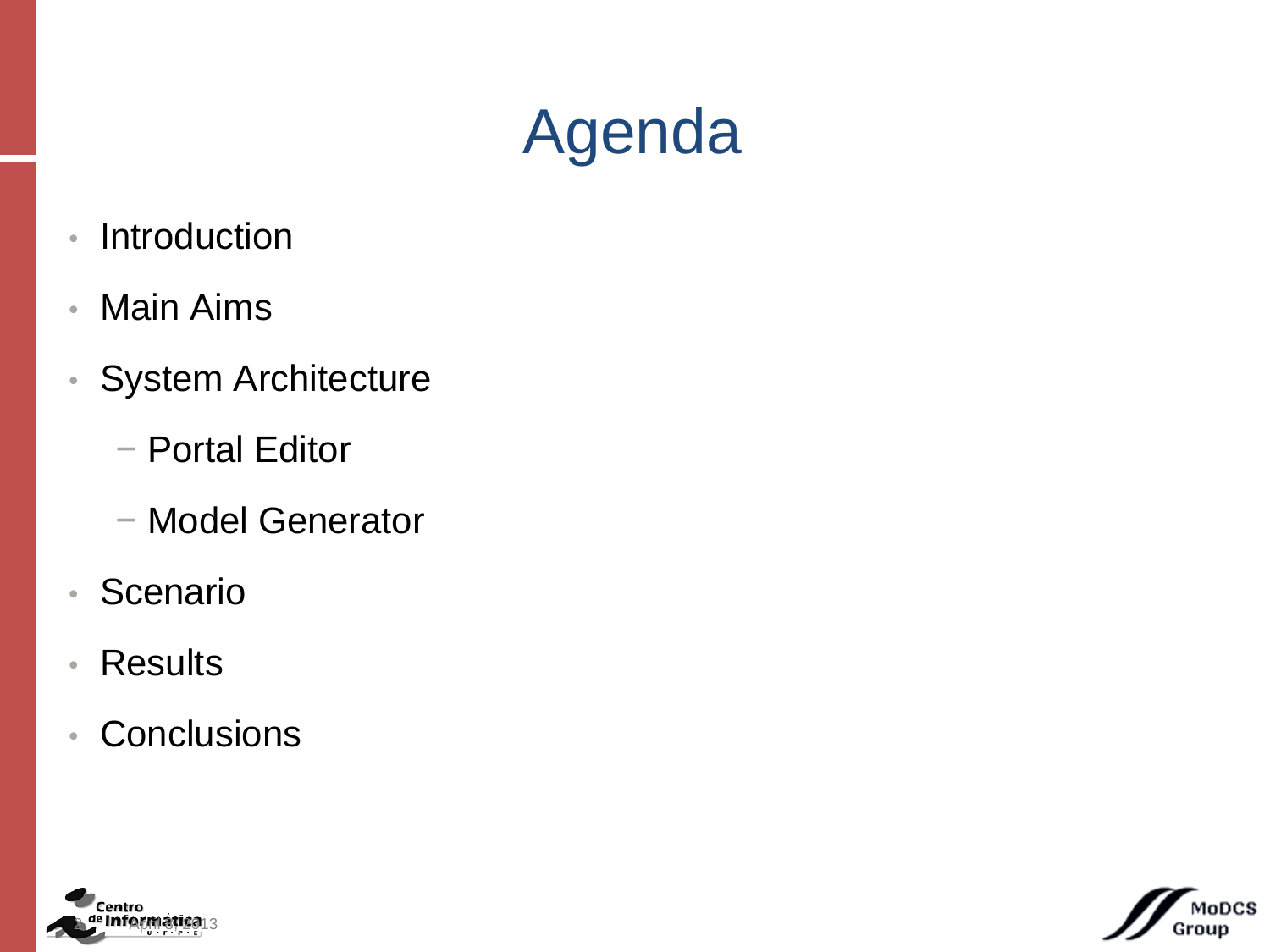## **Introduction**

- The dependability of the cloud computing is very critical but hard to analyze due to its characteristics [3]:
	- − massive-scale service sharing
	- − wide-area network
	- − heterogeneous software/hardware components.
- The threat to the dependability infrastructure may seriously affect the QoS for the business in Cloud computing [1].
- Achieving required level of dependability is one of the most challenging issues in implementing the cloud environments [1].



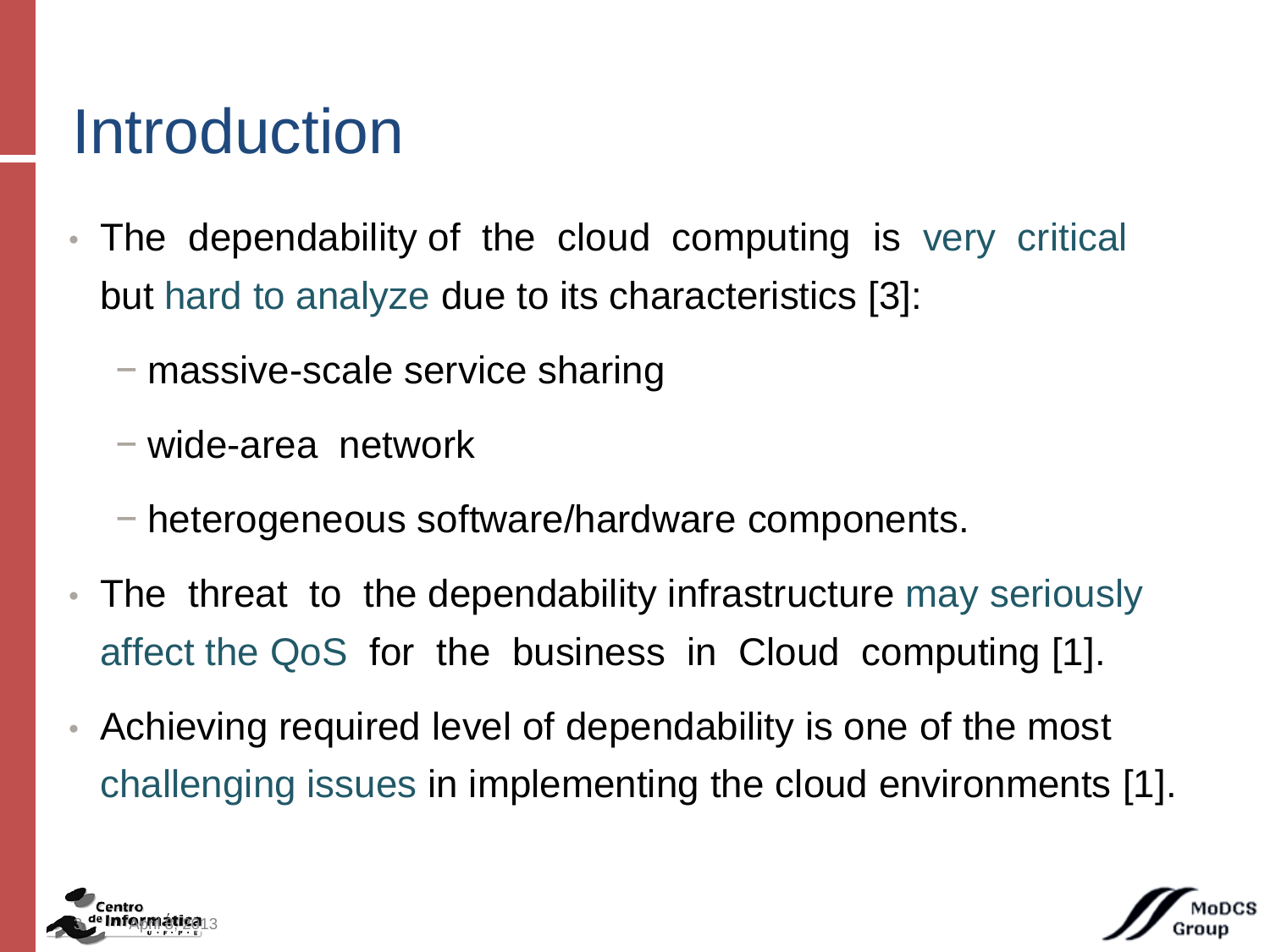# Main Aims

- This work proposes a recommendation strategy for cloud computing environments.
- Recommendation strategy adopts a hybrid recommendation technique for suggesting cloud infrastructures.
- Recommendation strategy adopts stochastic models, such as stochastic Petri nets (SPN) and Reliability Block Diagrams (RBD).



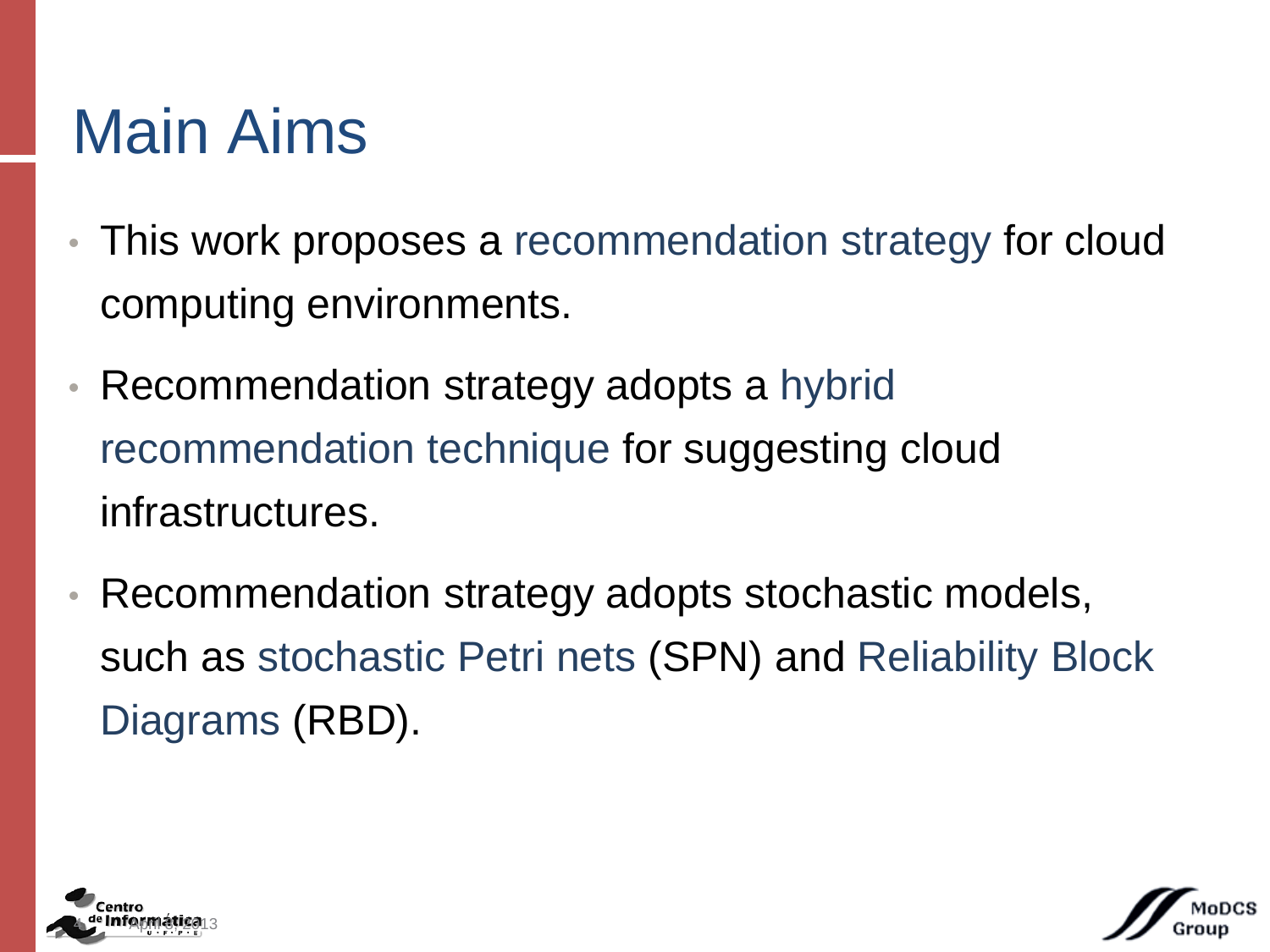# System Architecture

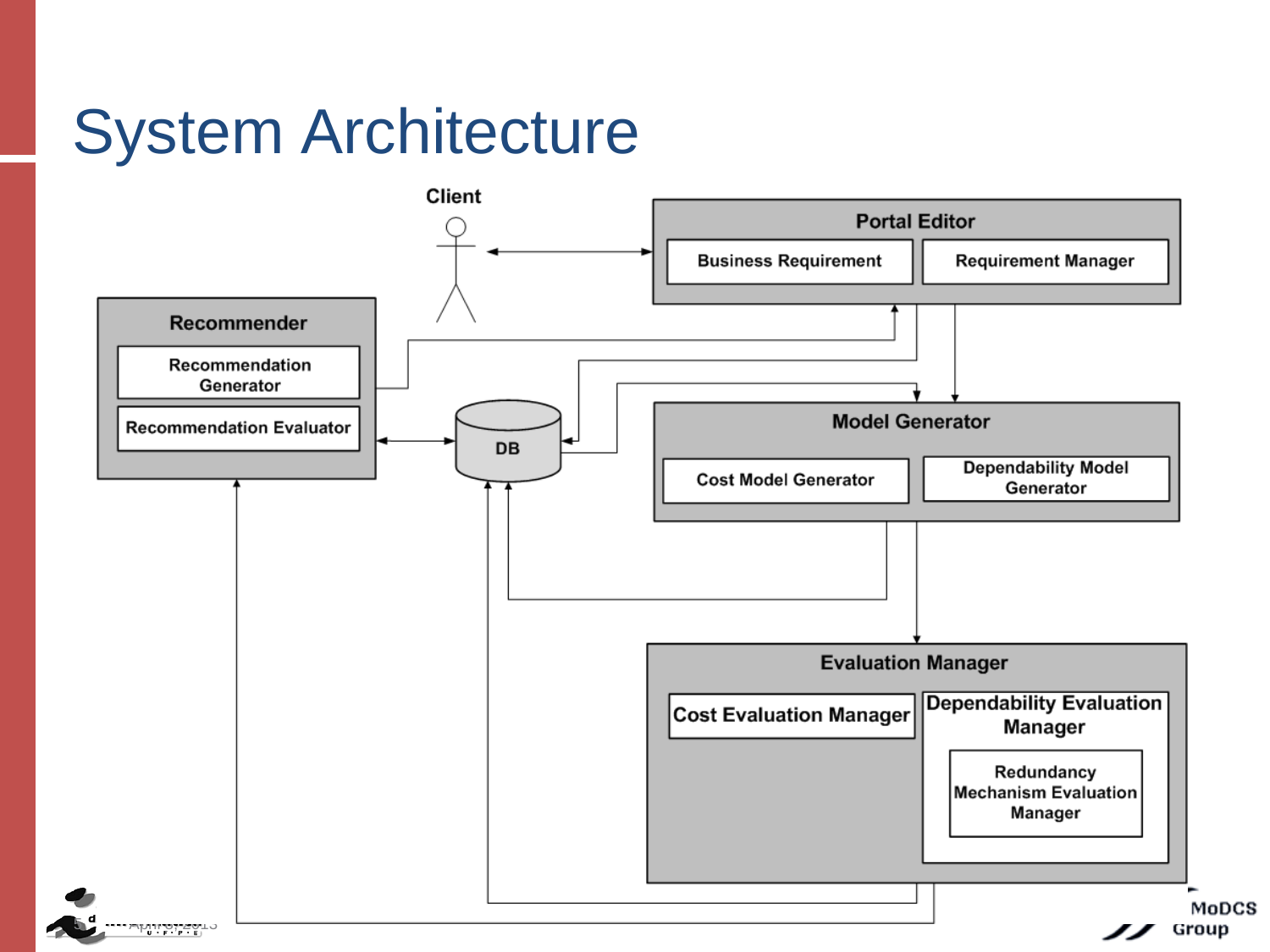# System Architecture - Portal Editor



Business Editor



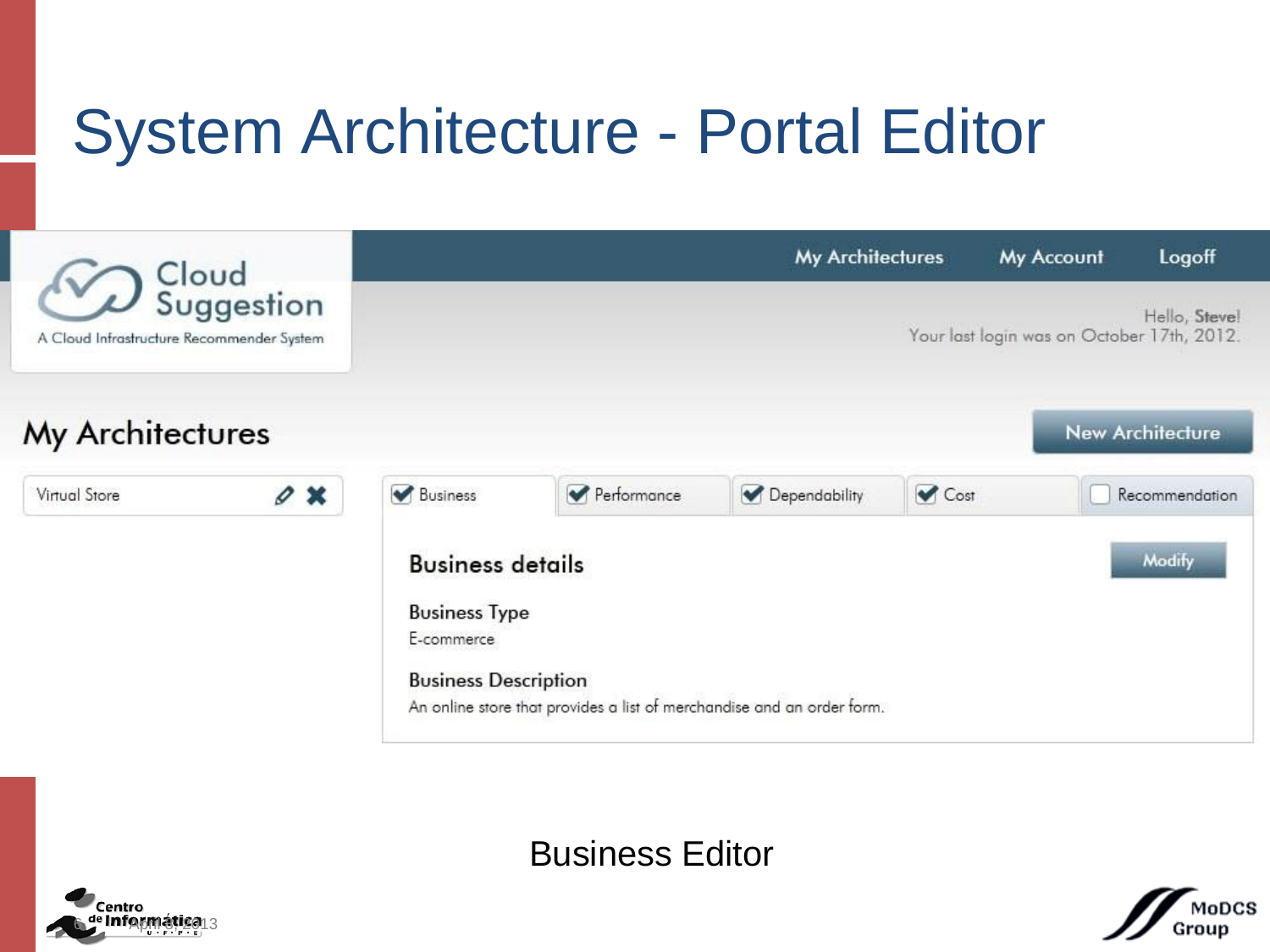# System Architecture - Portal Editor



Dependability Editor



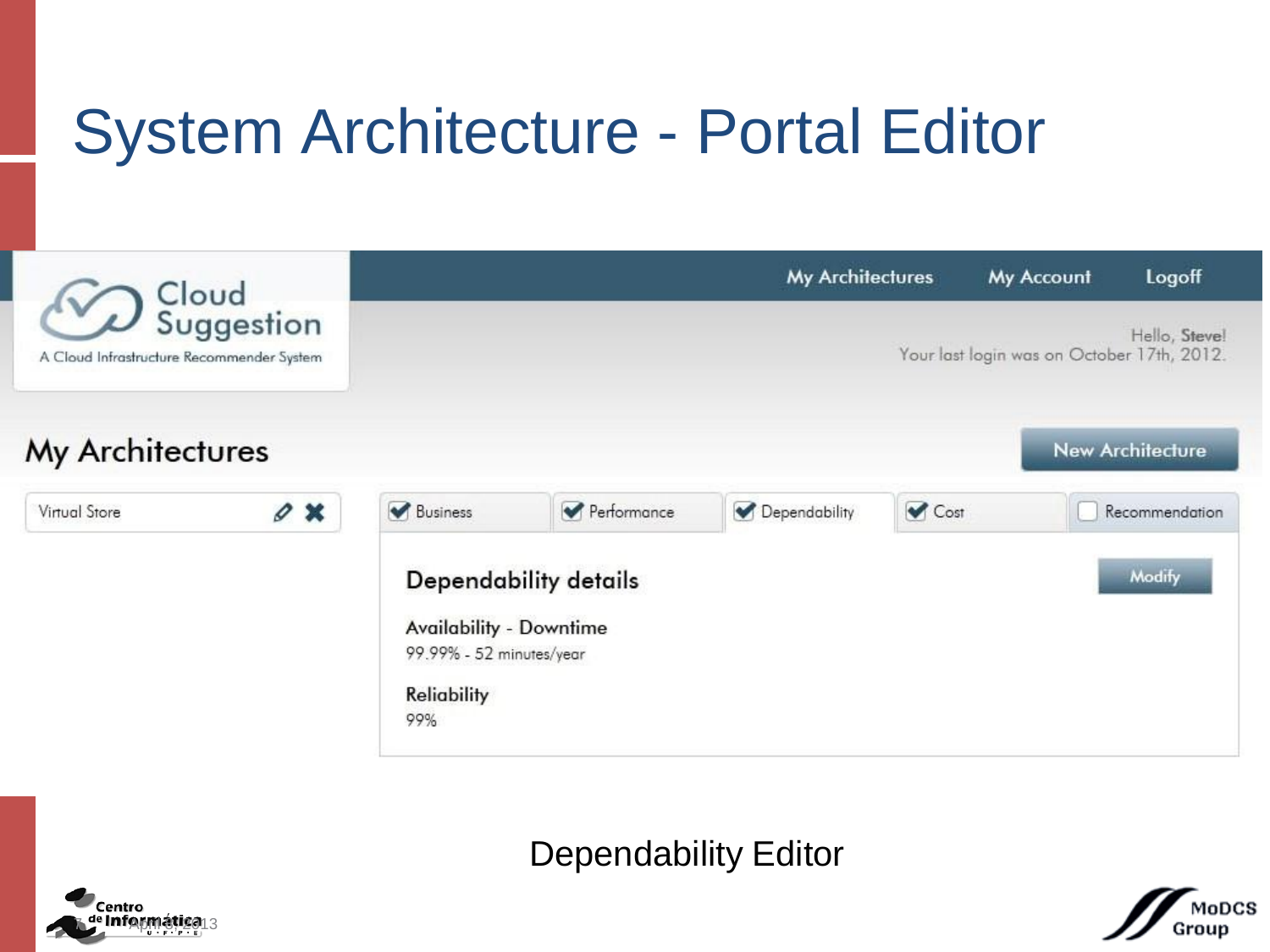# System Architecture - Portal Editor

Informátic

Centro

| Business                                     | Performance                                                            | Dependability  | Cost | Recommendation                         |  |
|----------------------------------------------|------------------------------------------------------------------------|----------------|------|----------------------------------------|--|
| Recommendation                               |                                                                        |                |      | <b>New Recommendation</b>              |  |
| <b>Degree of Similarity:</b>                 |                                                                        |                |      | Order by:                              |  |
|                                              | Unlikely Similar Little Similar Similar Very Similar Extremely Similar |                |      | Availability<br>$\left  \cdot \right $ |  |
| Solution 1                                   |                                                                        | Cost/month     |      | Evaluation                             |  |
| Availability: 0,999528%<br>More informations |                                                                        | US\$ 94,654.57 |      | 食食食食食                                  |  |
| Solution 2                                   |                                                                        | Cost/month     |      | Evaluation                             |  |
| Availability: 0,999477%<br>More informations |                                                                        | US\$ 91,822.88 |      | 食食食食                                   |  |
| Solution 3                                   |                                                                        | Cost/month     |      | Evaluation                             |  |
| Availability: 0,999435%<br>More informations |                                                                        | US\$ 94,034.21 |      | 食食食食☆                                  |  |
| Solution 4                                   |                                                                        | Cost/month     |      | Evaluation                             |  |
| Availability: 0,999075%<br>More informations |                                                                        | US\$ 92,410.82 |      | 食食食食食                                  |  |
| Solution 5                                   |                                                                        | Cost/month     |      | Evaluation                             |  |
| Availability: 0,999017%<br>More informations |                                                                        | US\$ 91,496.45 |      | 食食食食食                                  |  |

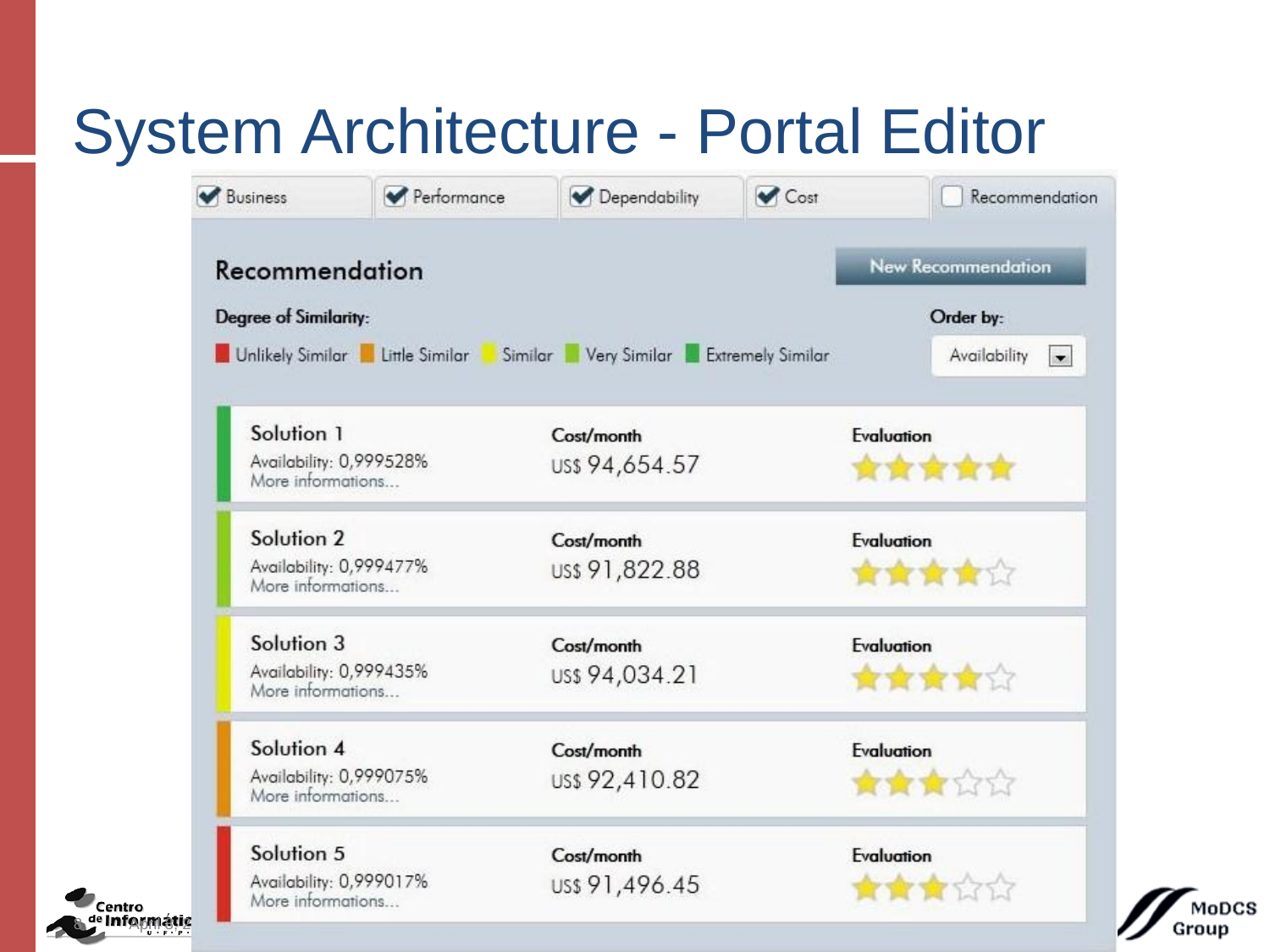# System Architecture - Model Generator

• Dependability Model





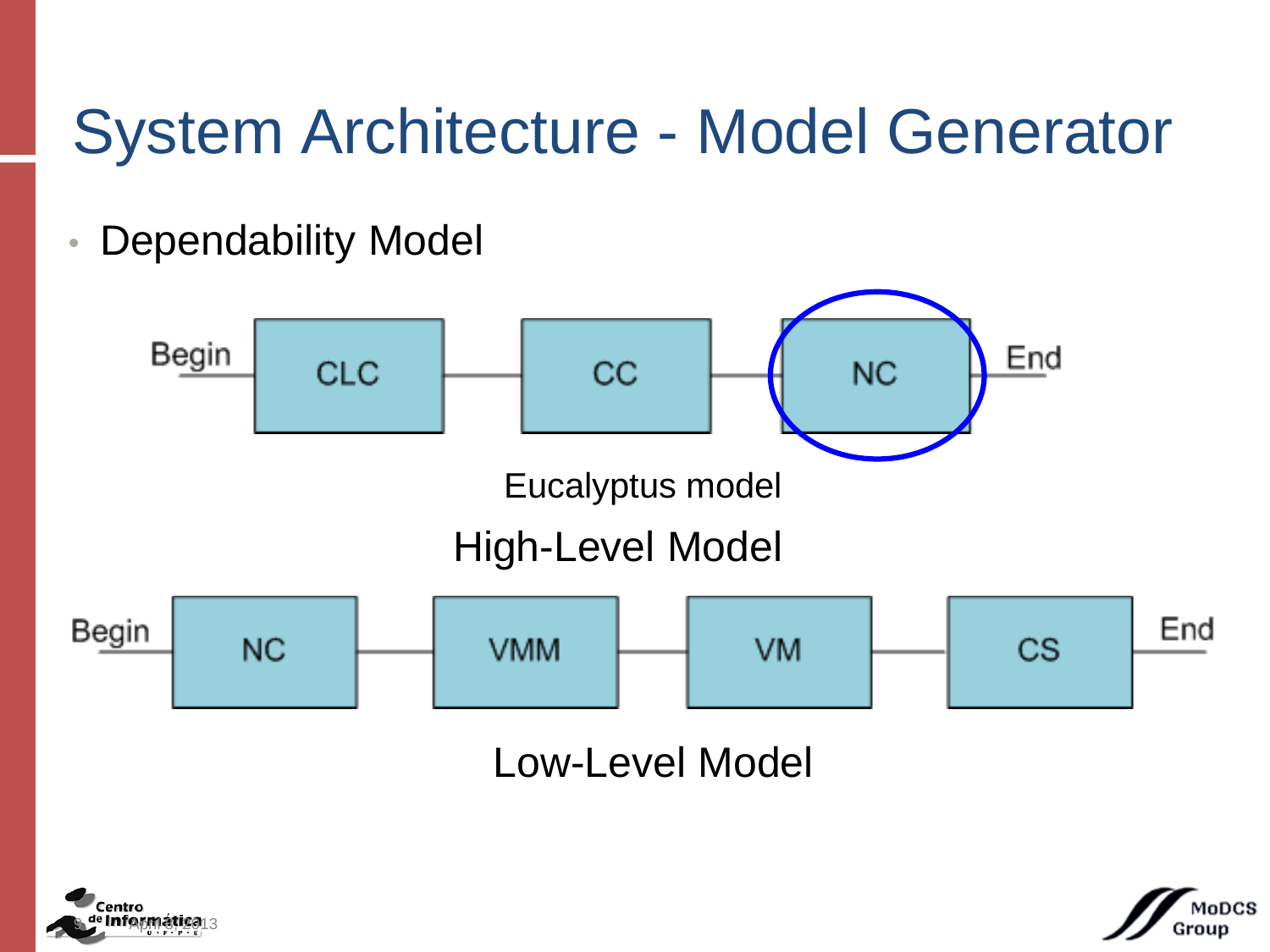# System Architecture - Model Generator

## • Dependability Model



Hot Standby Model

Component ON AtiveSpare WaitSpare MTTF Componen MTTR\_Component  $4b$  b0 Component\_OFF T<sub>0</sub> Spare  $ON<sub>r</sub>$ MTTF Spare MTTR\_Spare Spare OFF

Cold Standby Model



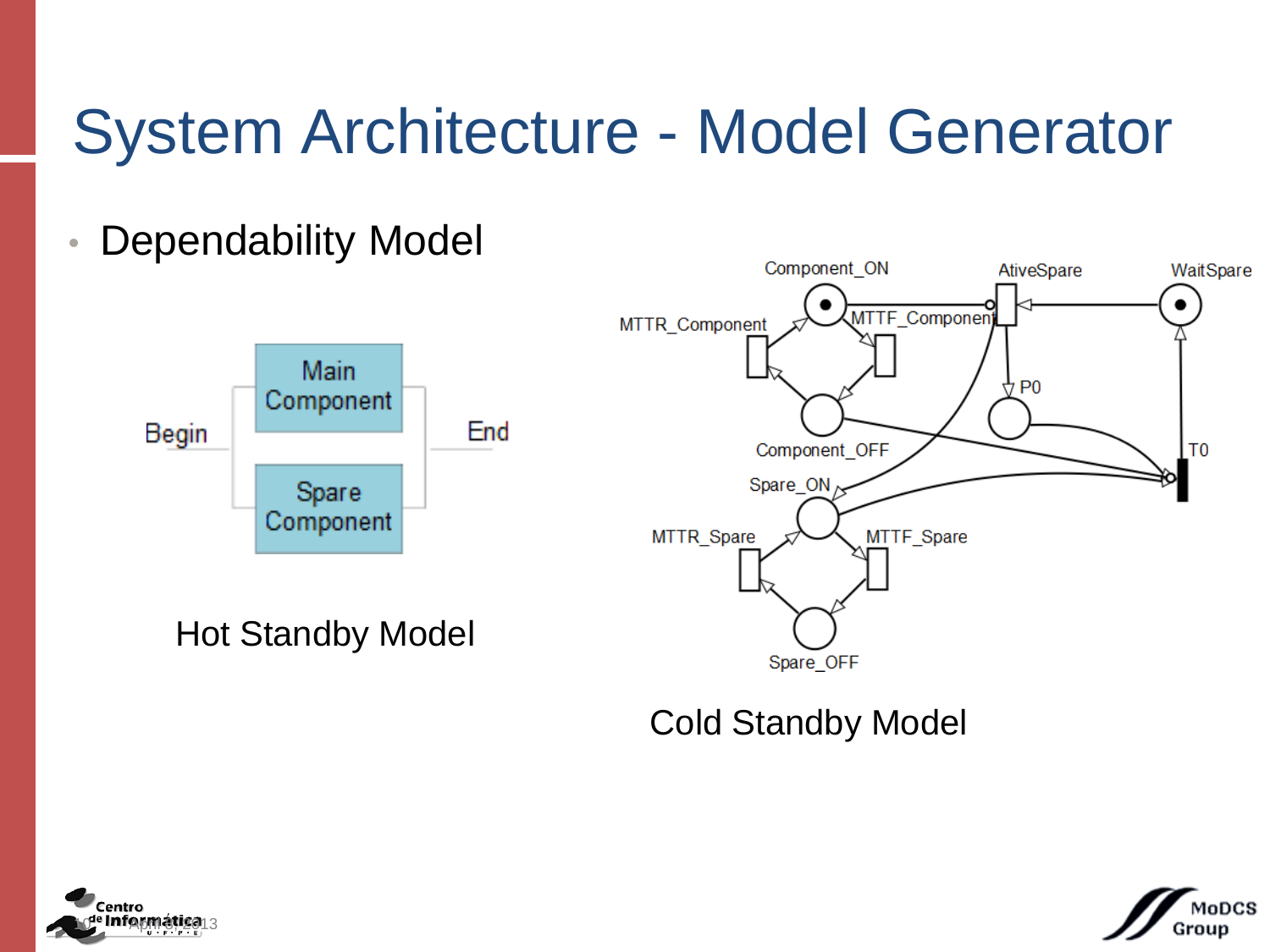# System Architecture - Model Generator

• Redundant Cost Model

$$
\sum_{i=1}^{RCN} RCN_i \times RC_i
$$

- RCN: number of distinct component types
- $\bullet$  RCN<sub>i</sub>: amount of a specific item (e.g.: hot and cold standby module)
- RC<sub>i</sub>: unit cost.



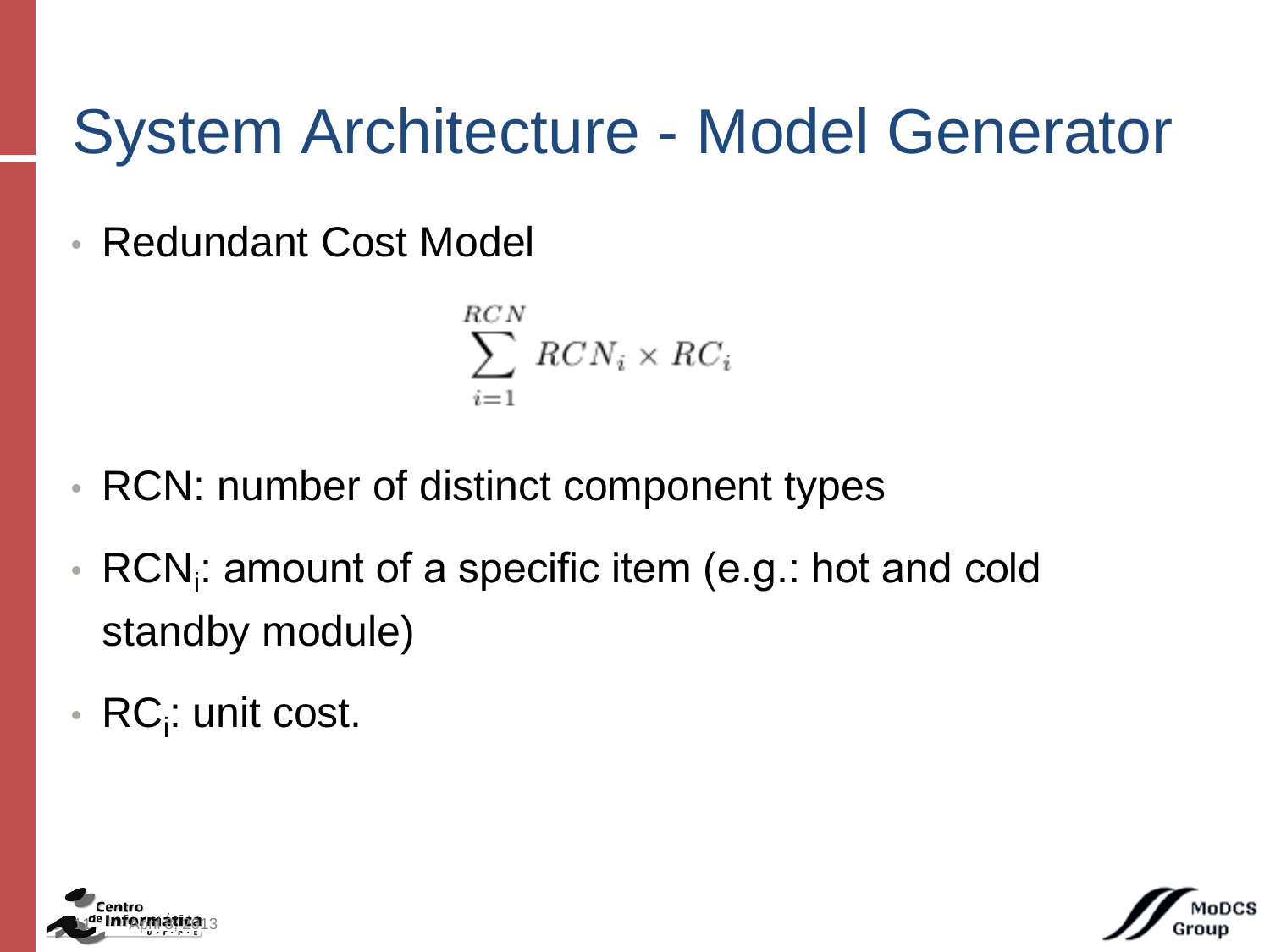- Private cloud for e-Learning services [2]
	- − This private cloud consists of three computer pools, that are located at different locations.
	- − The pools are used by students and staff for teaching, research and development purposes during the day.
	- − The pools are managed by a Cloud Management System (CMS).
	- − The pools have 30 computers with Ubuntu OS and KVM, Debian OS and Xen.
	- − A web front-end was developed, where students can login and create, suspend, or delete VMs using a wizard, according to their project demands.



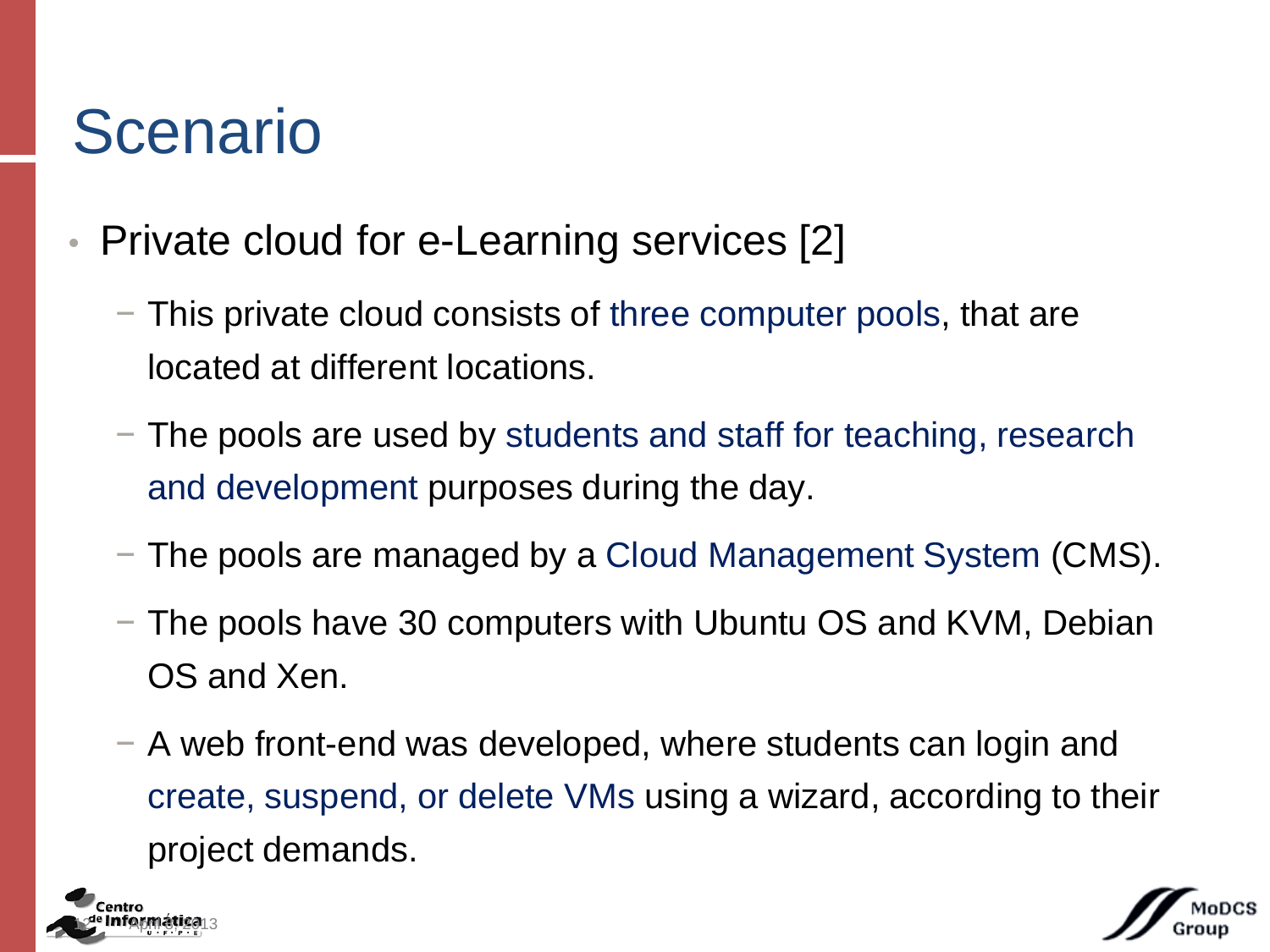## • Private cloud for e-Learning services

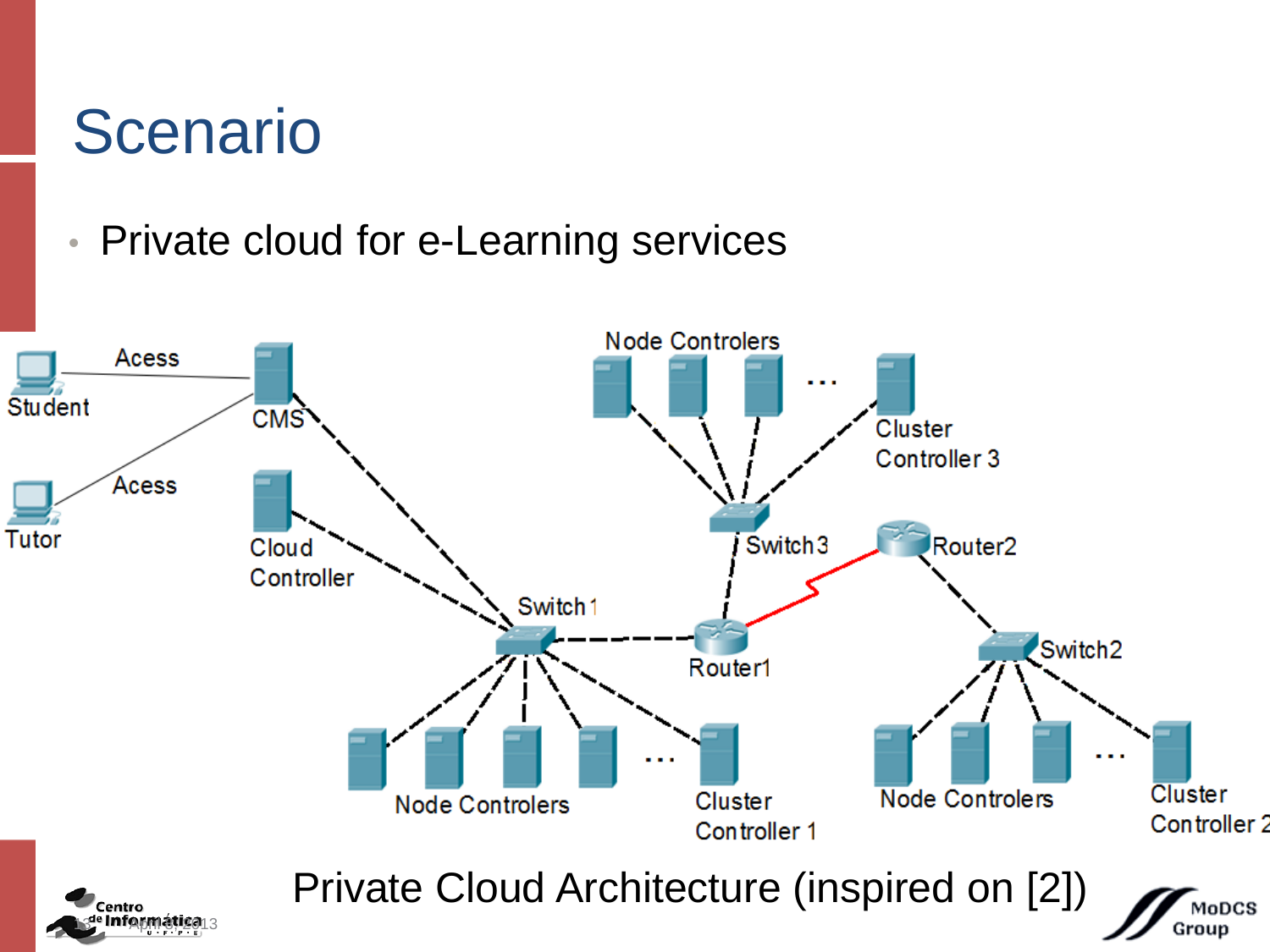



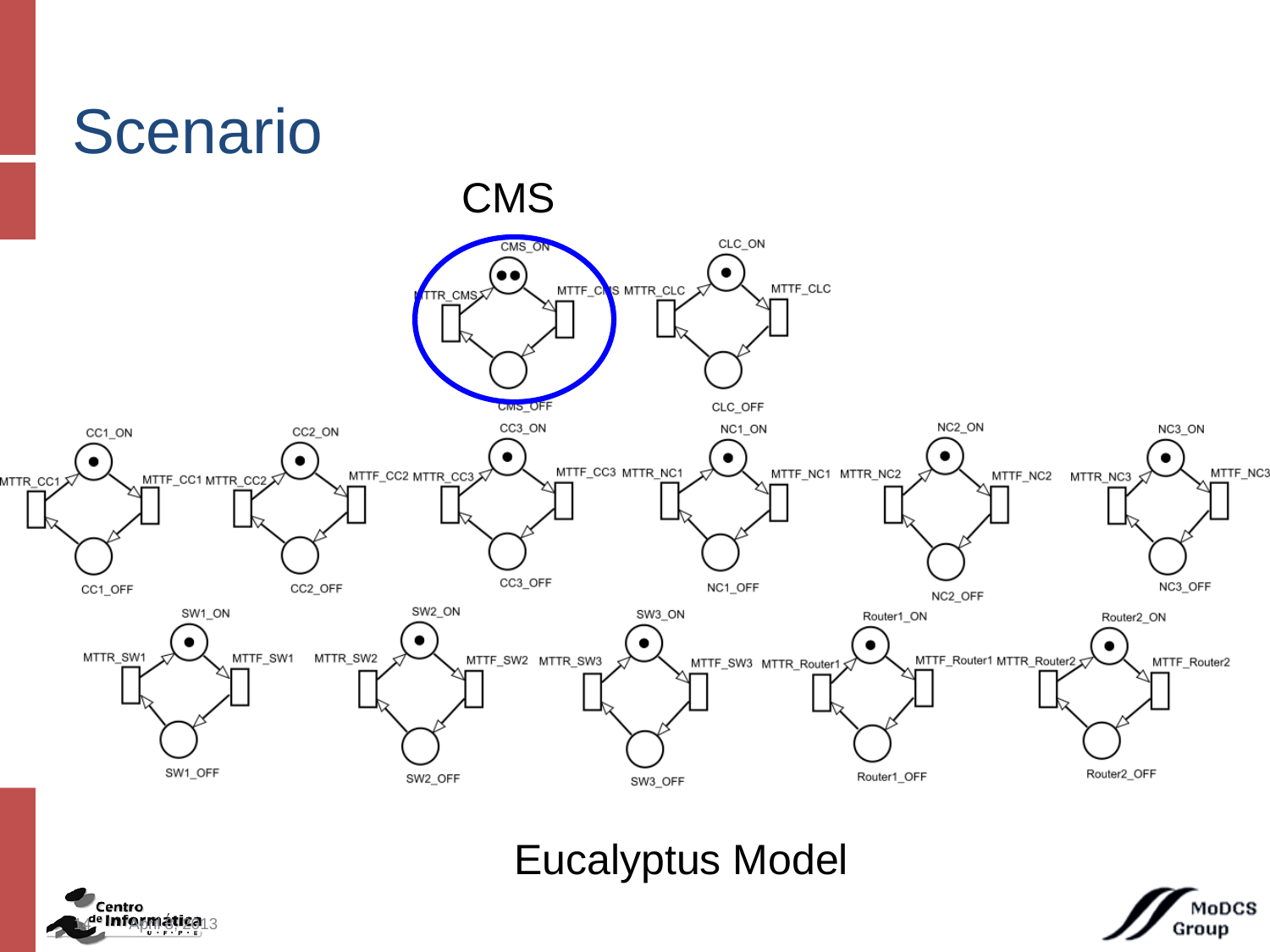



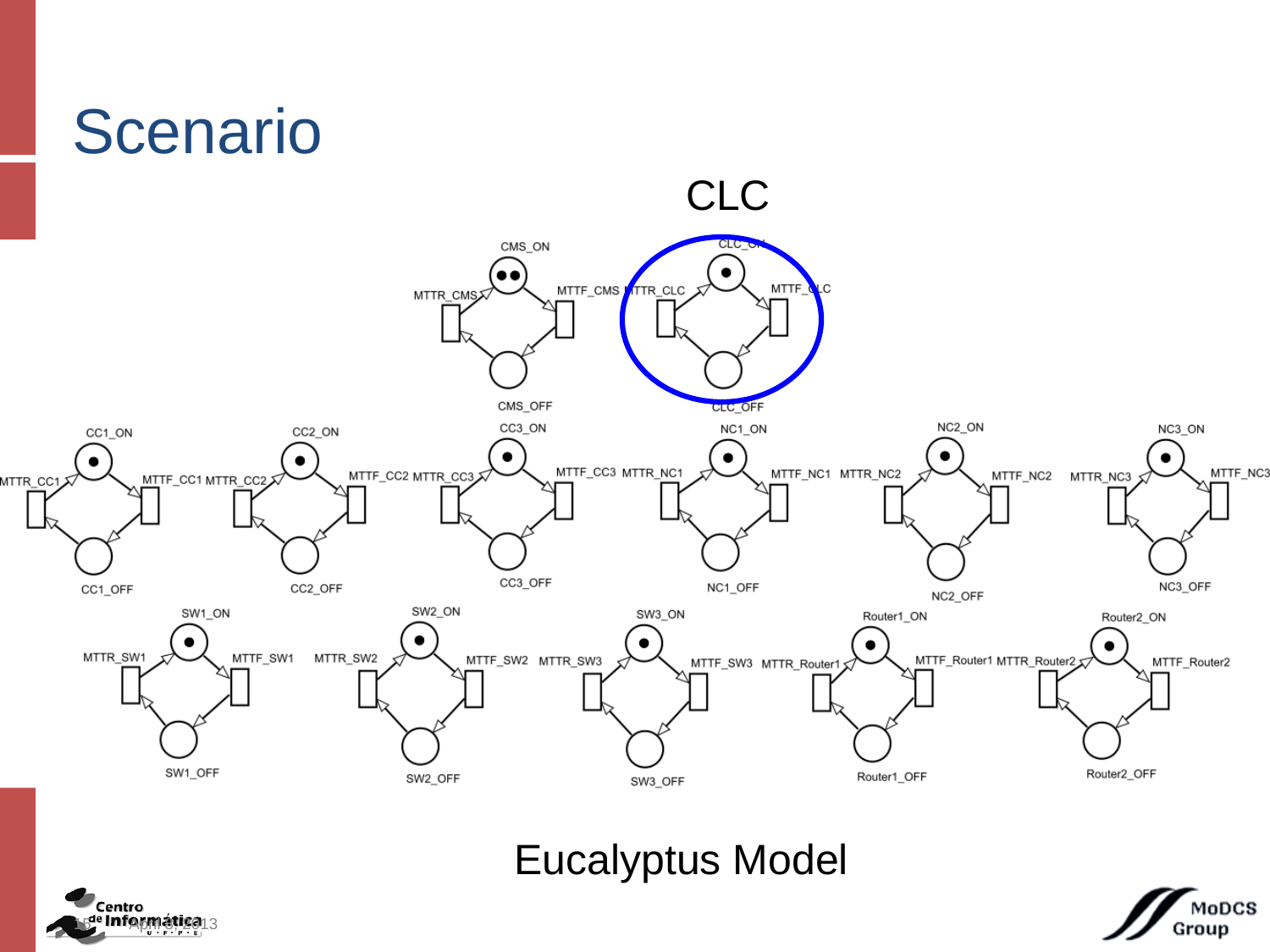



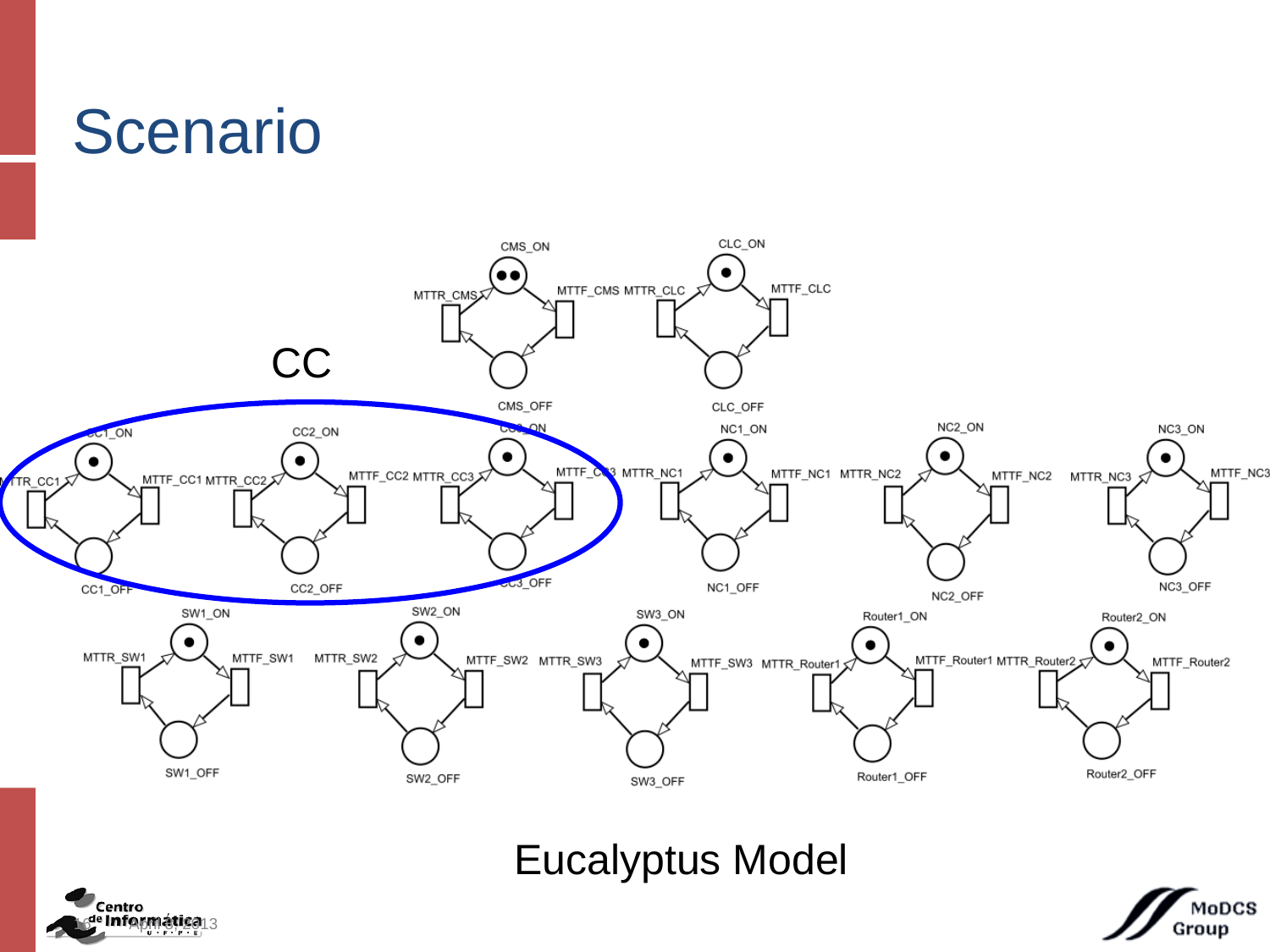



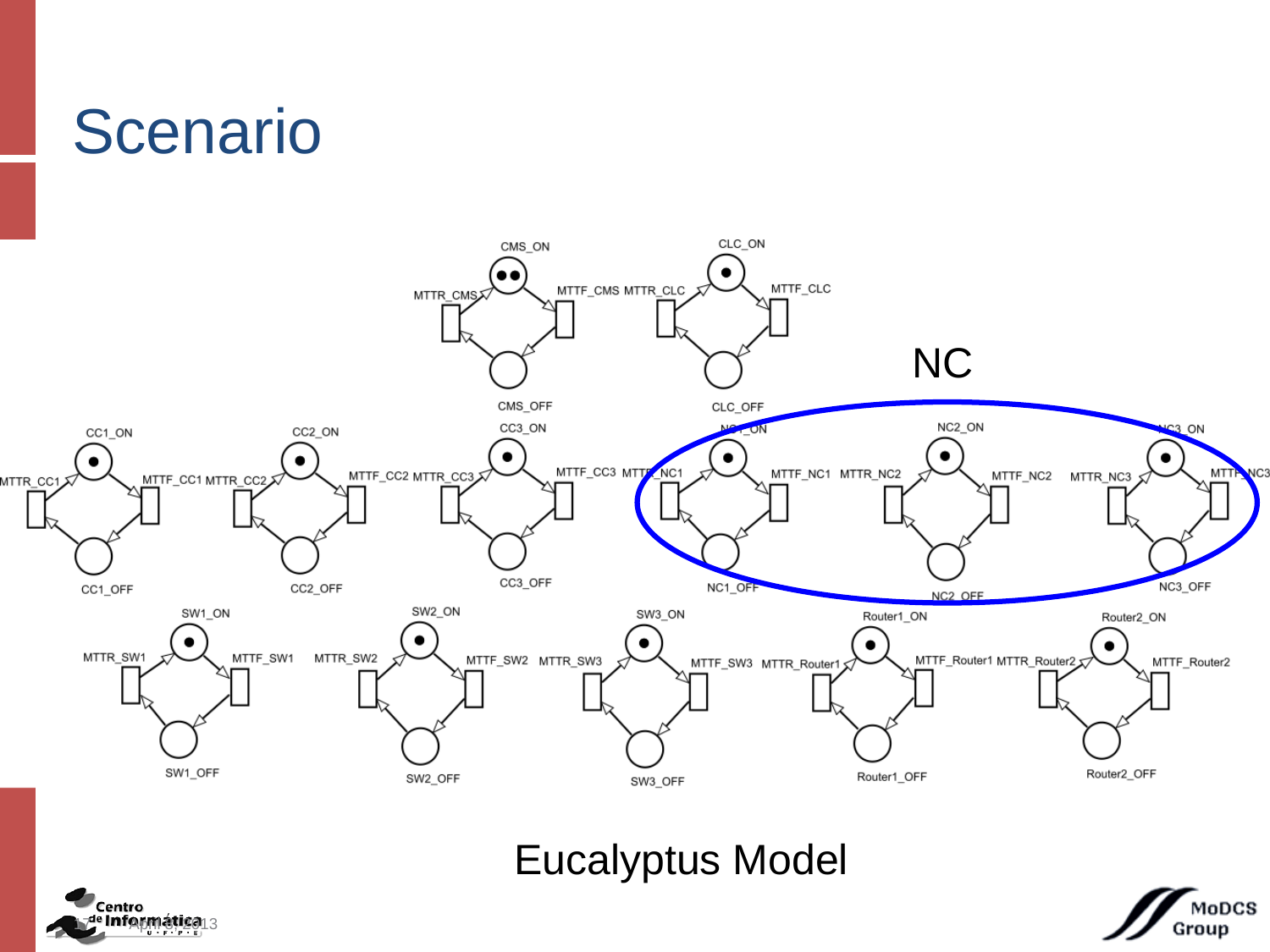



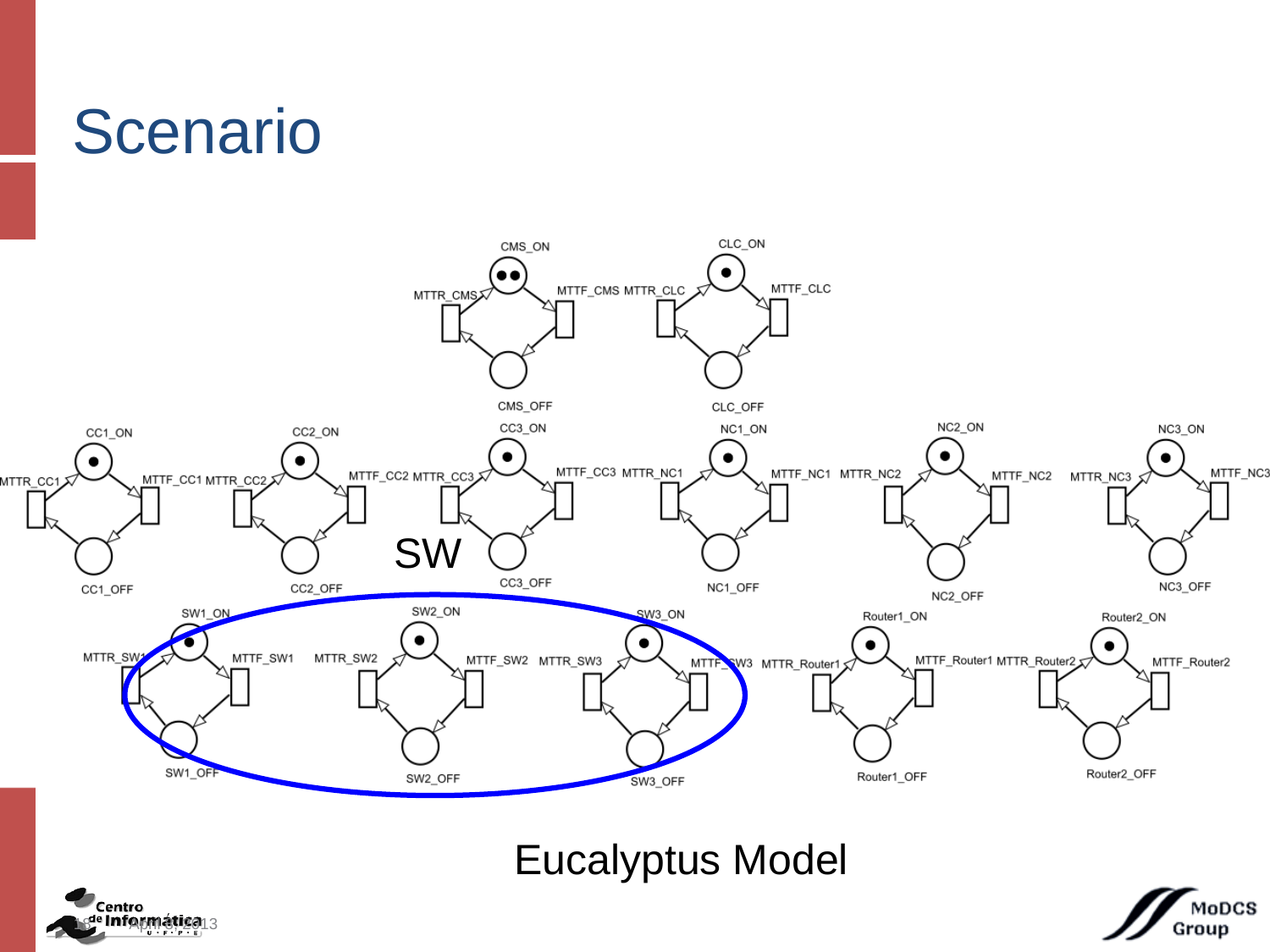#### **Scenario** CLC\_ON CMS\_ON  $\bullet$  $\bullet$ MTTF\_CMS MTTR\_CLC MTTF\_CLC MTTR\_CMS CMS\_OFF CLC\_OFF CC3\_ON NC2\_ON CC2\_ON NC1\_ON CC1\_ON  $\bullet$  $\bullet$  $\bullet$ MTTF\_CC3 MTTR\_NC1 MTTF\_CC2 MTTR\_CC3 MTTF\_NC1 MTTR\_NC2 MTTF\_CC1 MTTR\_CC2 MTTR CC1 CC3\_OFF NC1\_OFF CC2\_OFF CC1\_OFF NC2\_OFF SW2\_ON SW1\_ON SW3\_ON Rou  $\bullet$ ٠ MTTR\_SW1 MTTF\_SW1 MTTR\_SW2 MTTF\_SW2 MTTR\_SW3 MTTF\_SW3 MTTR\_Roy ter1





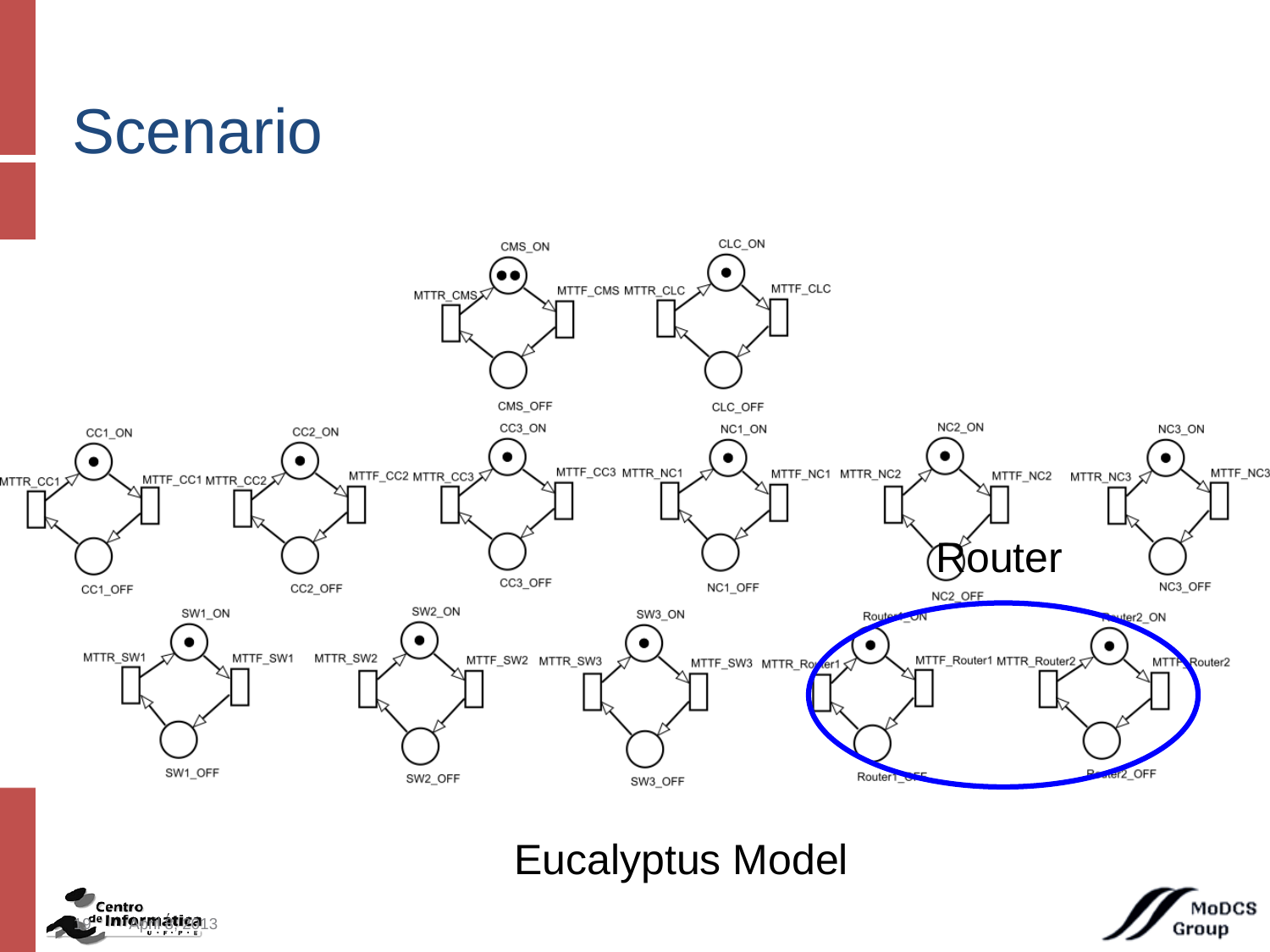### • Parameters

Informática $_{13}$ 

Centro

| Component         | MTTF (hour) | MTTR (hour) |  |  |  |  |  |
|-------------------|-------------|-------------|--|--|--|--|--|
| CC                | 17,520.00   | 8           |  |  |  |  |  |
| <b>CLC</b>        | 17,520.00   | 8           |  |  |  |  |  |
| <b>CMS</b>        | 17,520.00   | 8           |  |  |  |  |  |
| <b>CS</b>         | 26,280.00   | 8           |  |  |  |  |  |
| <b>NC</b>         | 4,320.00    | 8           |  |  |  |  |  |
| <b>VM</b>         | 2,880.00    | 8           |  |  |  |  |  |
| <b>VMM</b>        | 2,880.00    | 8           |  |  |  |  |  |
| <b>Switch</b>     | 30,660.00   | 8           |  |  |  |  |  |
| Router            | 26,280.00   | 8           |  |  |  |  |  |
| (inspired on [1]) |             |             |  |  |  |  |  |

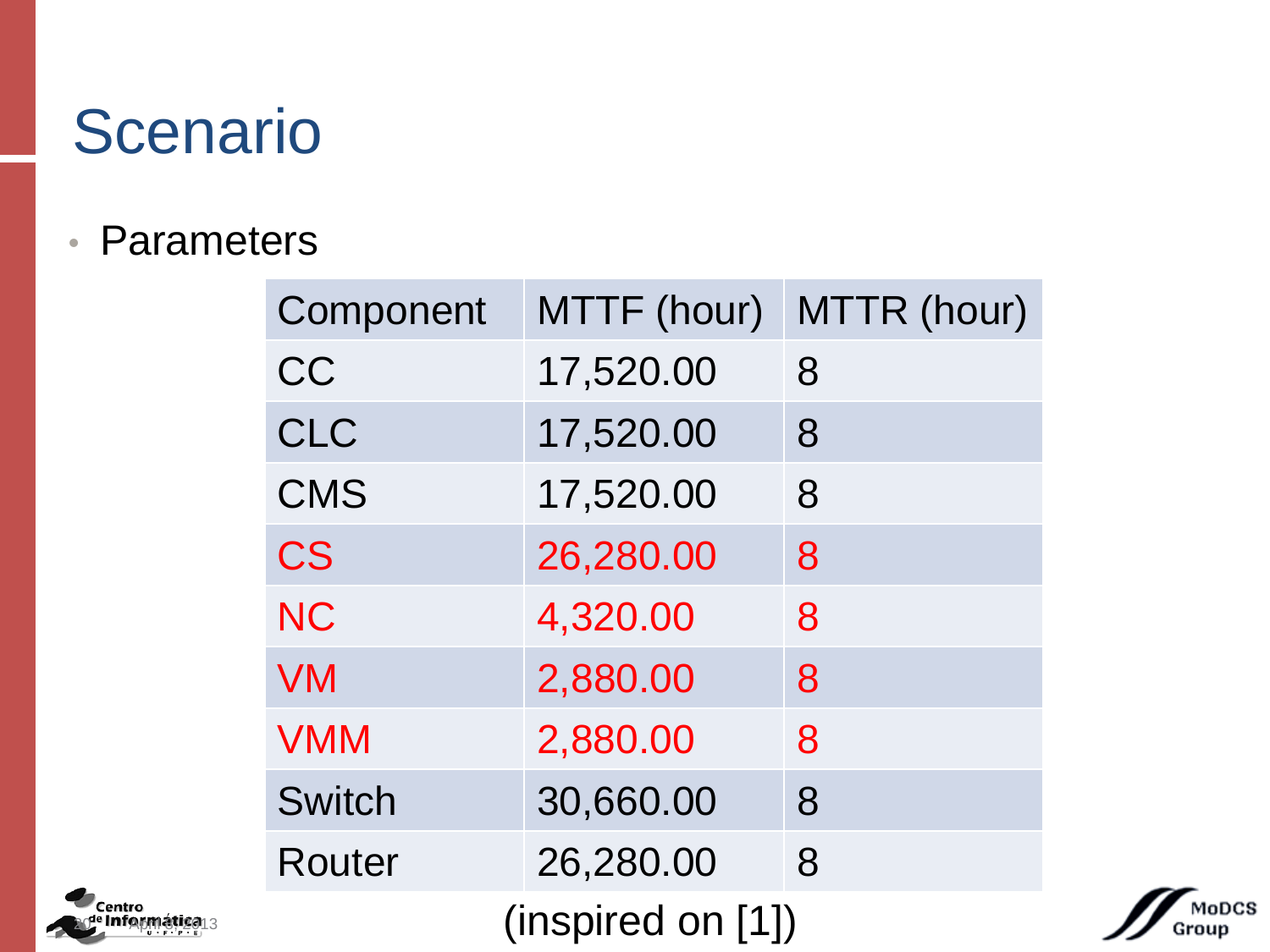- Private cloud for e-Learning services [2]
	- − E-learning system must be robust enough to serve the diverse needs of thousands of learners, administrators, content builders and instructors simultaneously.
	- − One of major concerns in e-learning is to have the working system, and prevent outages or slowdowns since it has a great impact on learners.



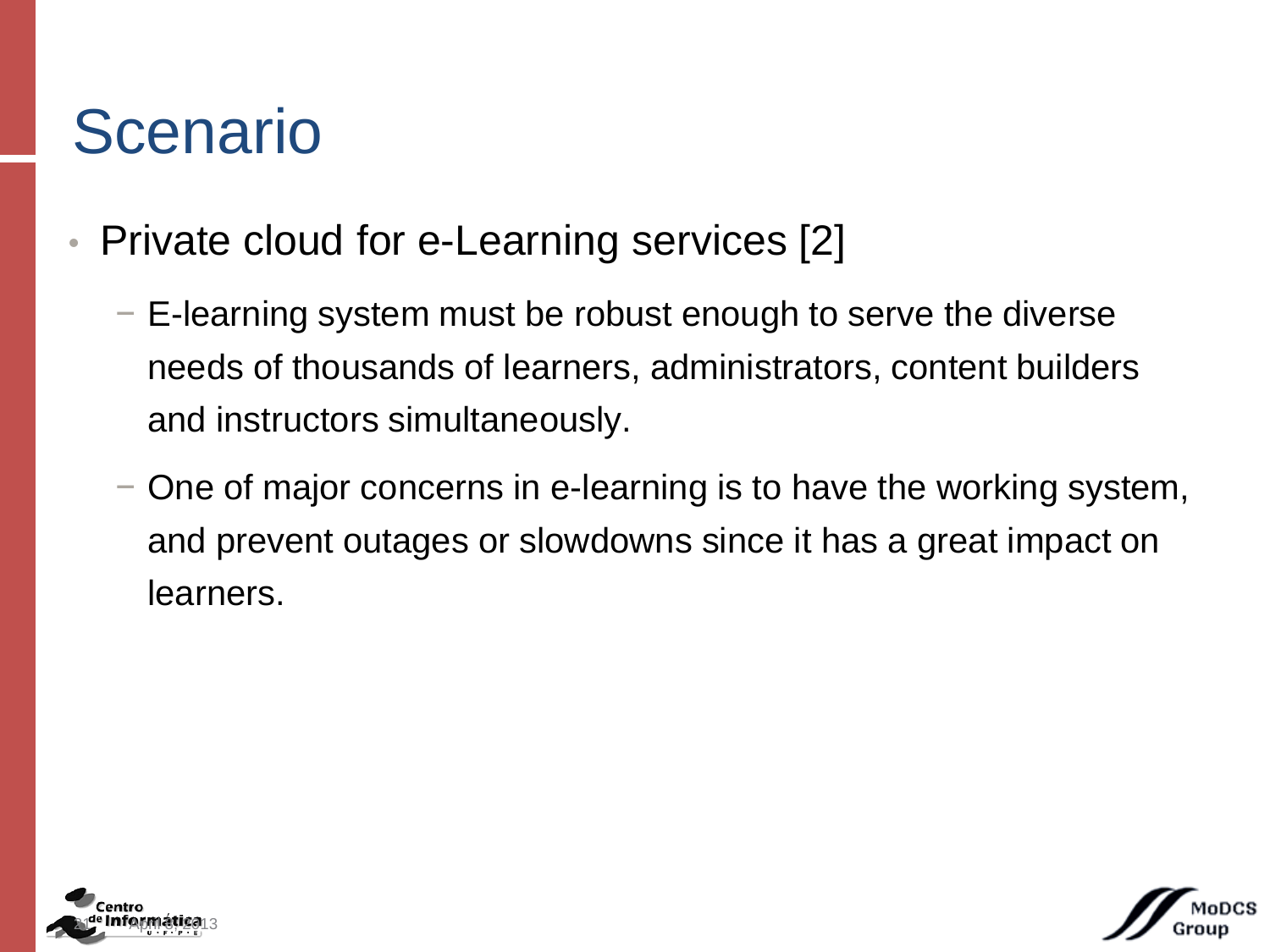## • Results

| Scenario       | Component<br>Redundant | Redundancy<br><b>Mechanism</b> | Availability | Cost (U\$) |
|----------------|------------------------|--------------------------------|--------------|------------|
| 1              | -                      |                                | 0.9063       | 0.00       |
| $\overline{2}$ | CC1, CC2, CC3          | <b>Cold Standby</b>            | 0.9970       | 3,200.00   |
| 3              | <b>CLC</b>             | <b>Cold Standby</b>            | 0.9960       | 3,200.00   |
| $\overline{4}$ | <b>CMS</b>             | <b>Cold Standby</b>            | 0.9960       | 9,600.00   |
| 5              | CC1,CC2,CC3            | <b>Hot Standby</b>             | 0.9987       | 12,000.00  |
| 6              | <b>CLC</b>             | <b>Hot Standby</b>             | 0.9968       | 4,000.00   |
| $\overline{7}$ | <b>CMS</b>             | <b>Hot Standby</b>             | 0.9968       | 4,000.00   |